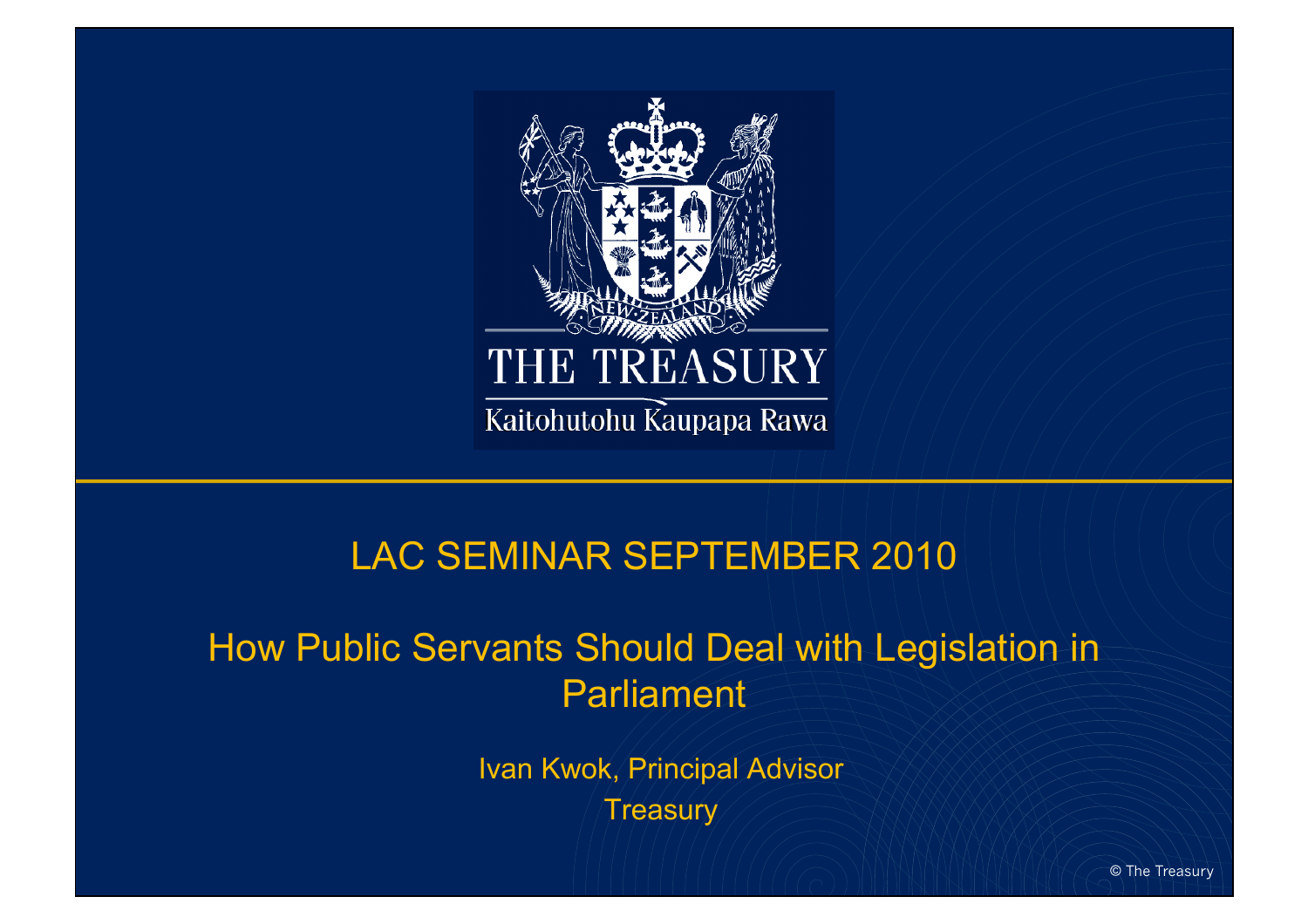#### Before we get to the House

- Teamwork
	- Policy Advisers and Lawyers
- Project Management
	- Planning and Resourcing
- Factor in the LAC Guidelines at all stages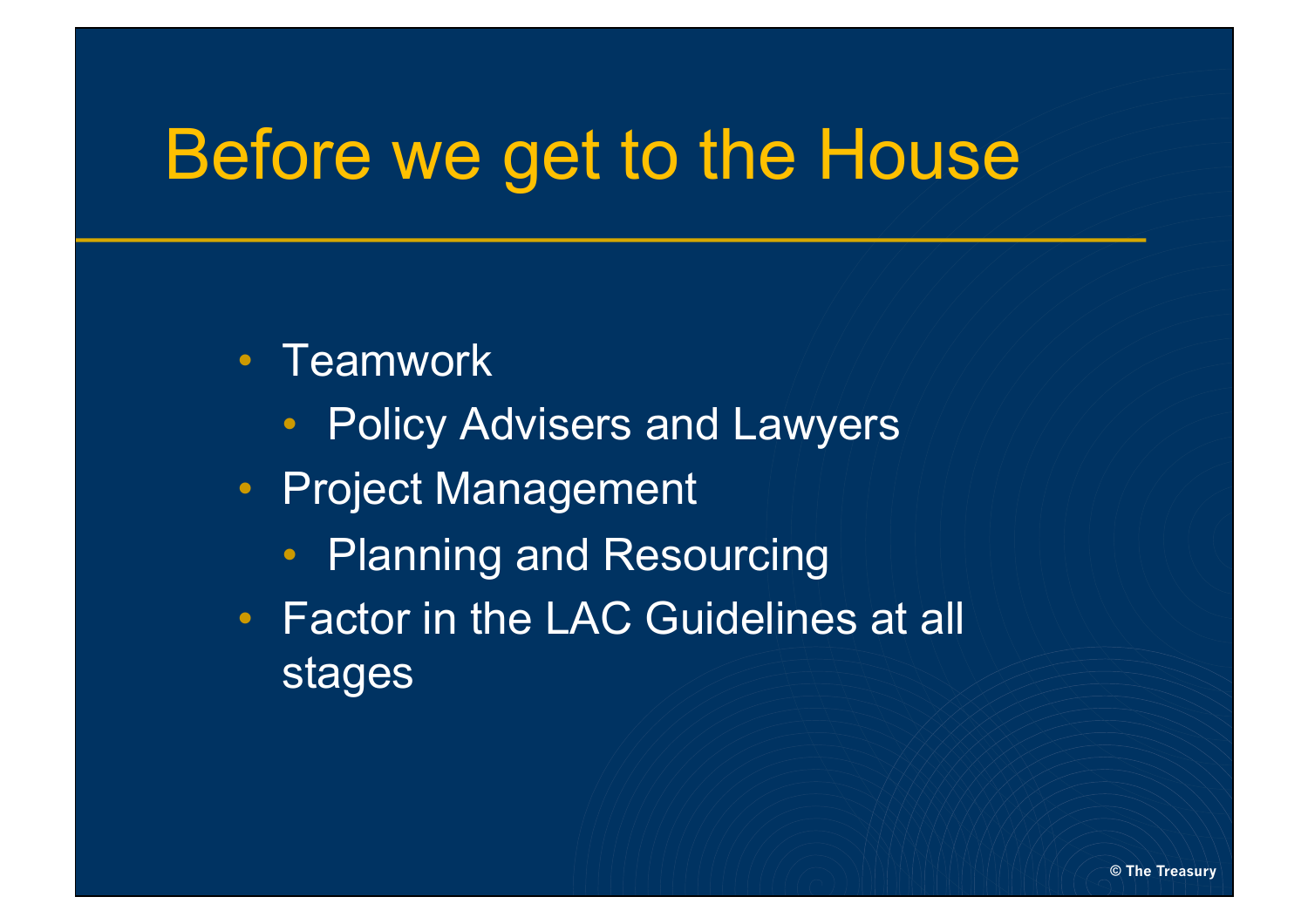#### Bills after Introduction

- Chapter 17 of the Guidelines
- Consistent Message
	- Guidelines still relevant
	- Bill must remain consistent with **Guidelines**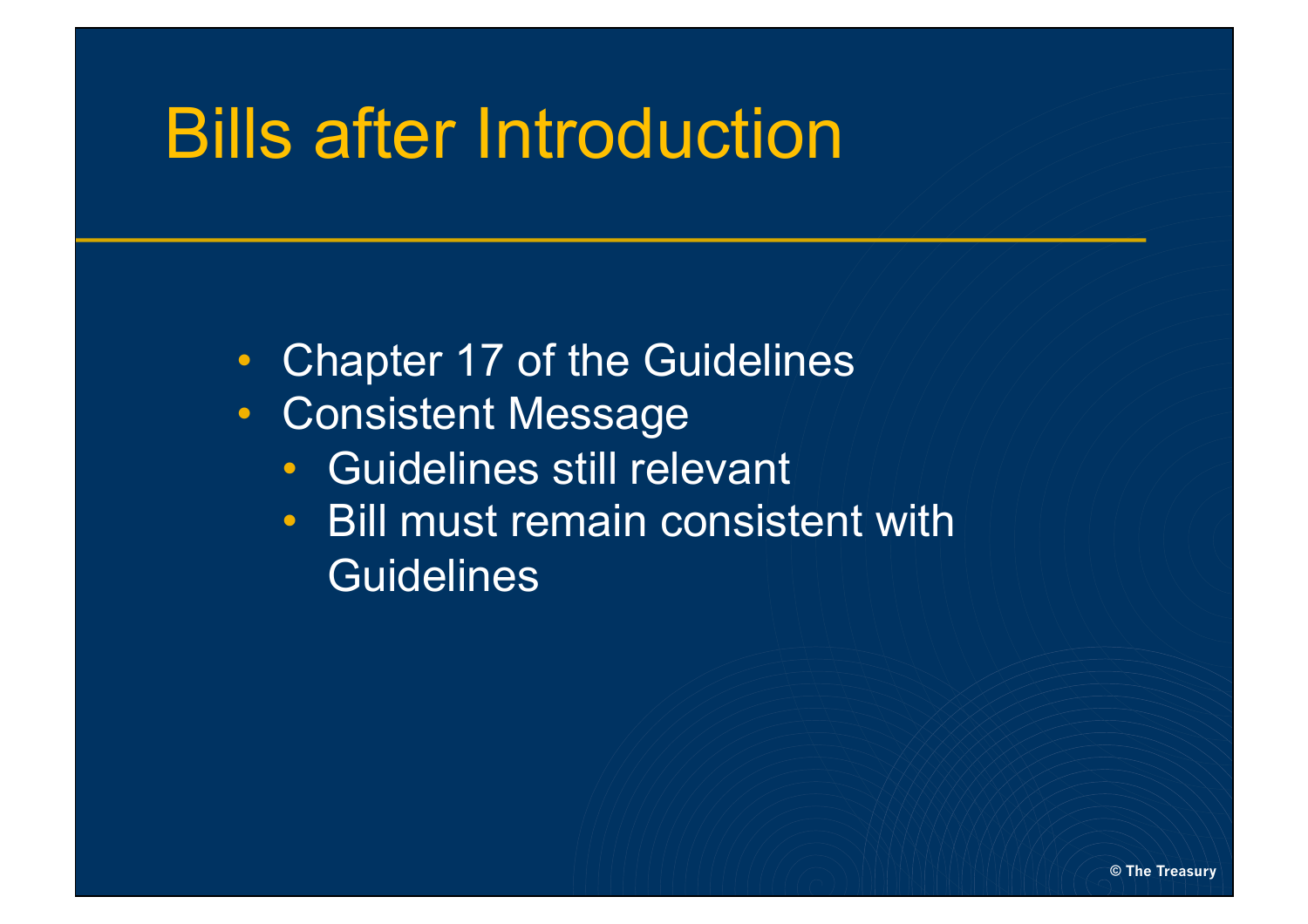# The Competing Roles Of Public **Servants**

- Project Manager
	- But timing and ultimate content out of our control!
- Advisers to the Select Committee
- Agent of the Minister/Government
	- Champions of the policy objectives
	- Briefing other parties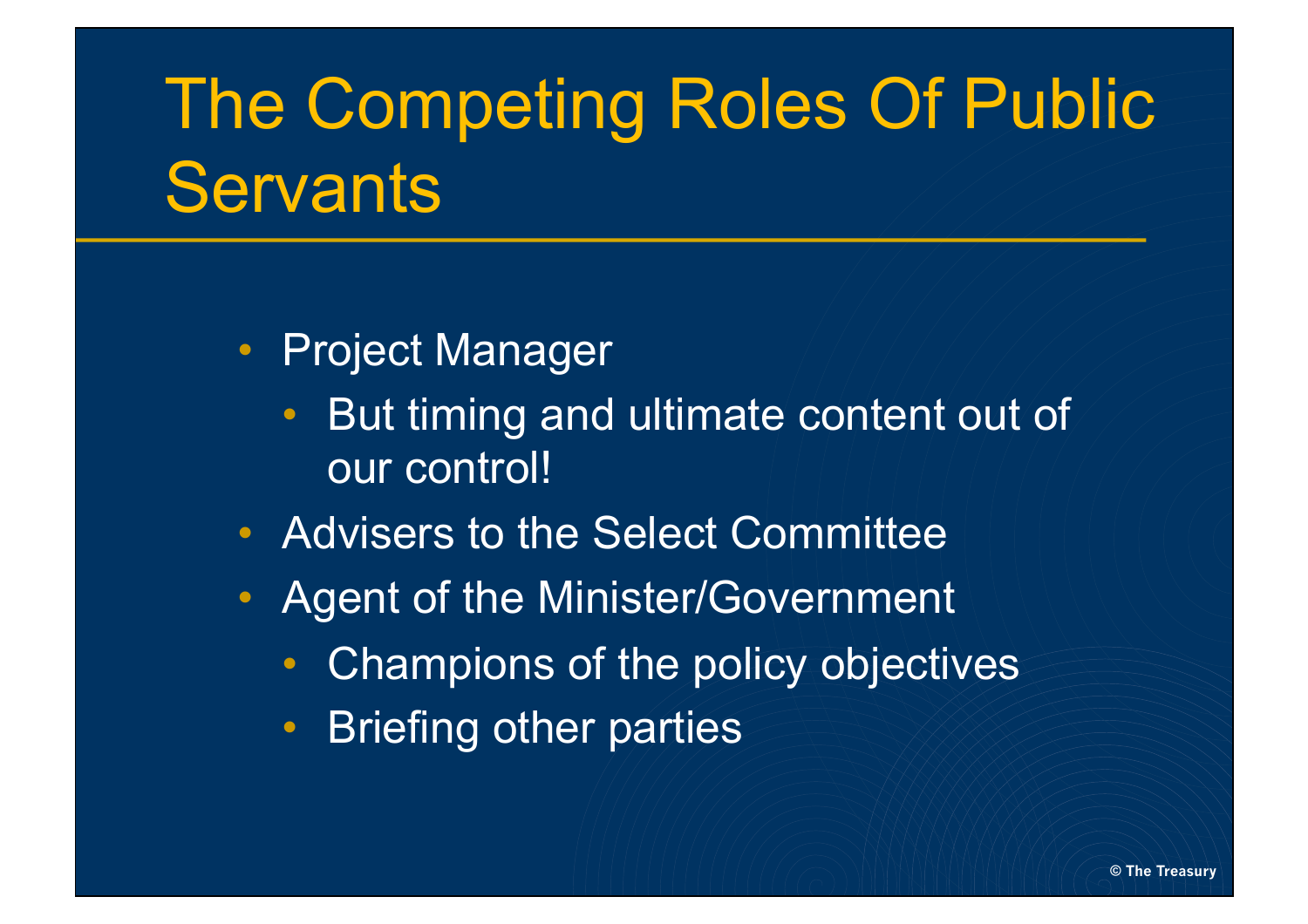#### The Stakes Are High

- Maintain consistency with Guidelines
- Continue to deliver policy objective
- Ensure a workable Bill

#### *through*

- Select Committee structured!
- Committee of the Whole pressured!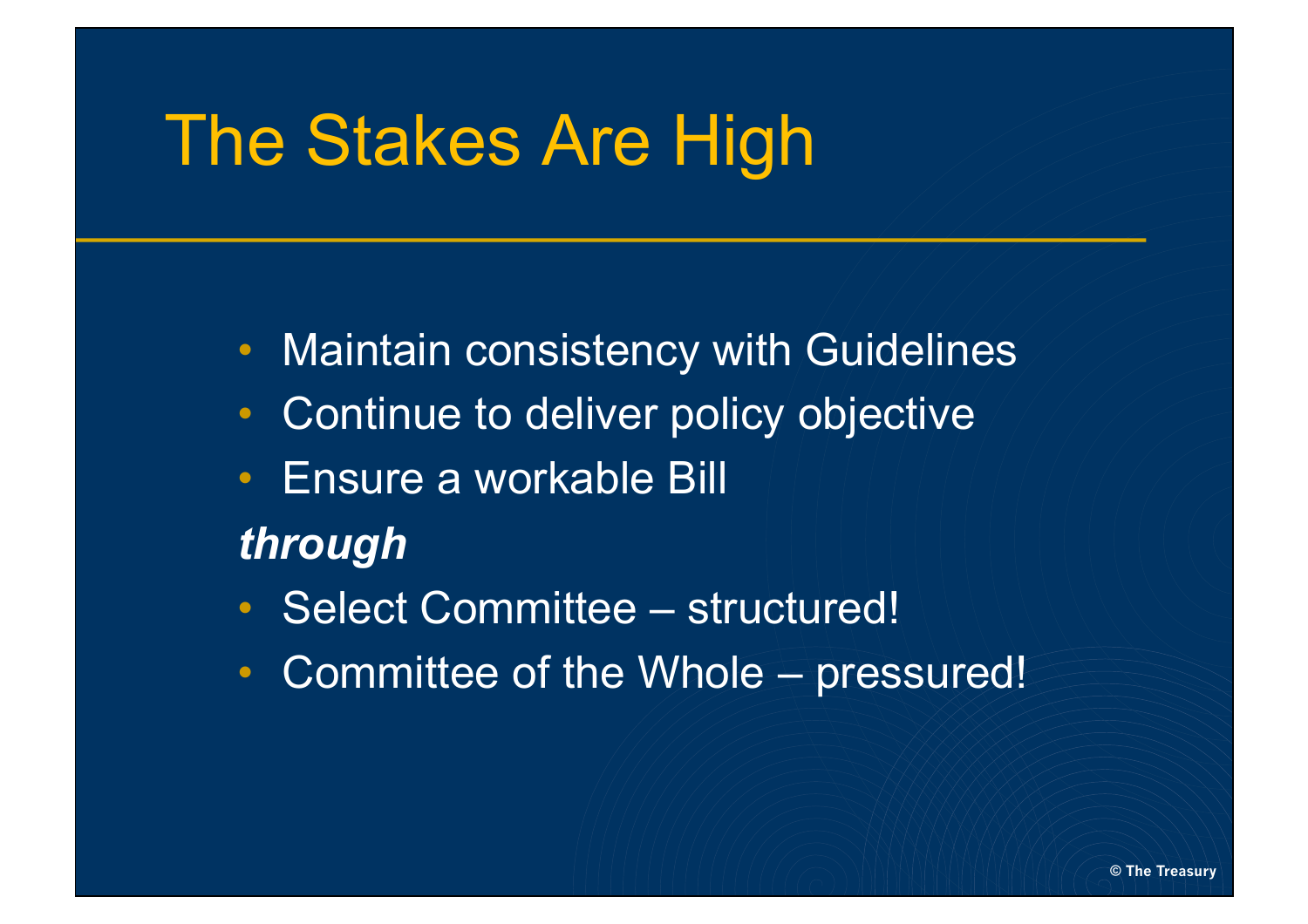#### LAC Guidelines Issues

- Still consistent with policy objective?
- Still understandable and accessible?
- Consistent with common law principles?
- Interpretation Act?
- Bill of Rights Act?
- Treaty issues?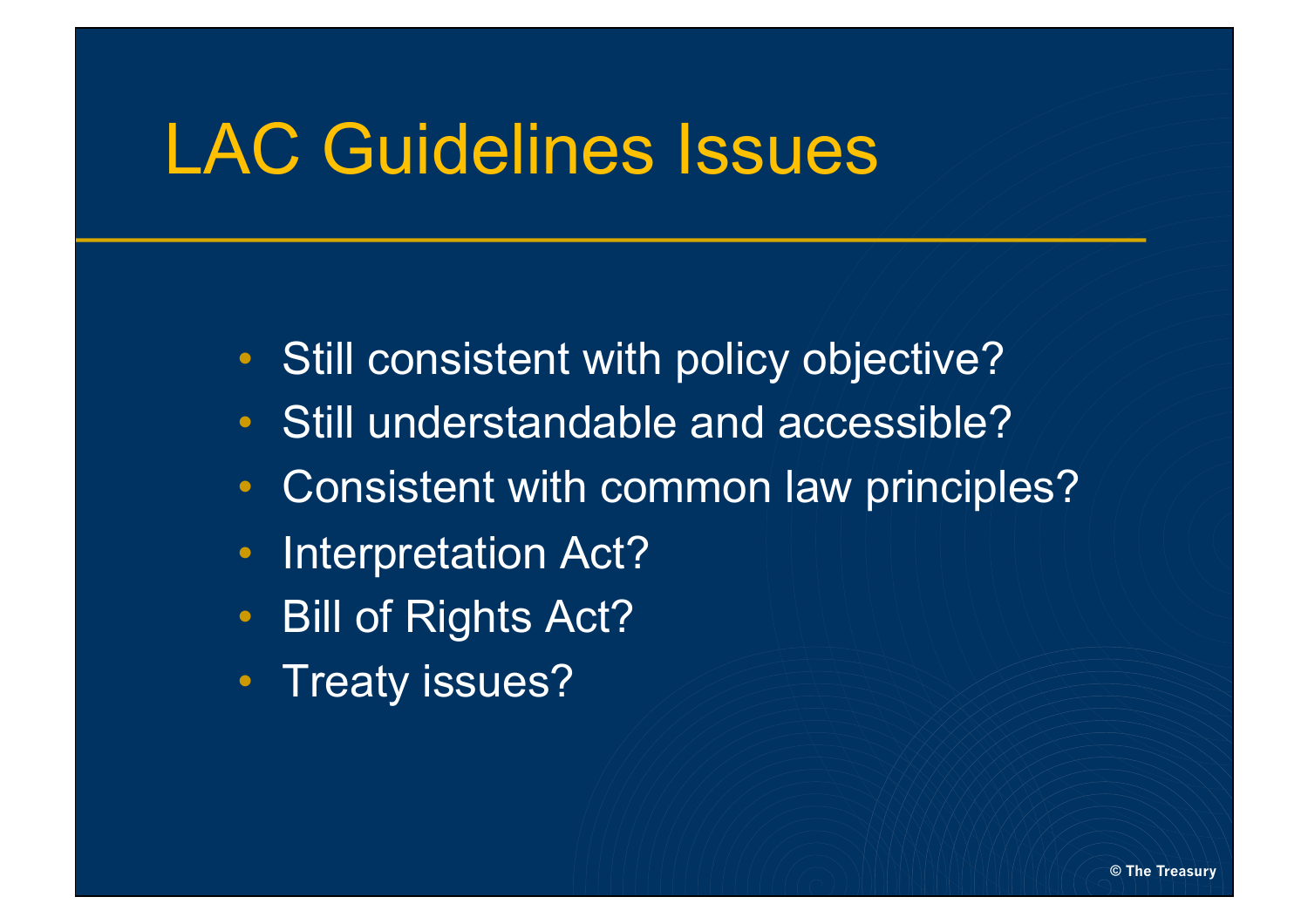#### LAC Guidelines Issues (CONT)

- International obligations?
- Consistent with existing law?
	- Savings or transitionals?
- New public power?
- New public body?
- Delegated legislation involved?
- Appropriate remedies provided?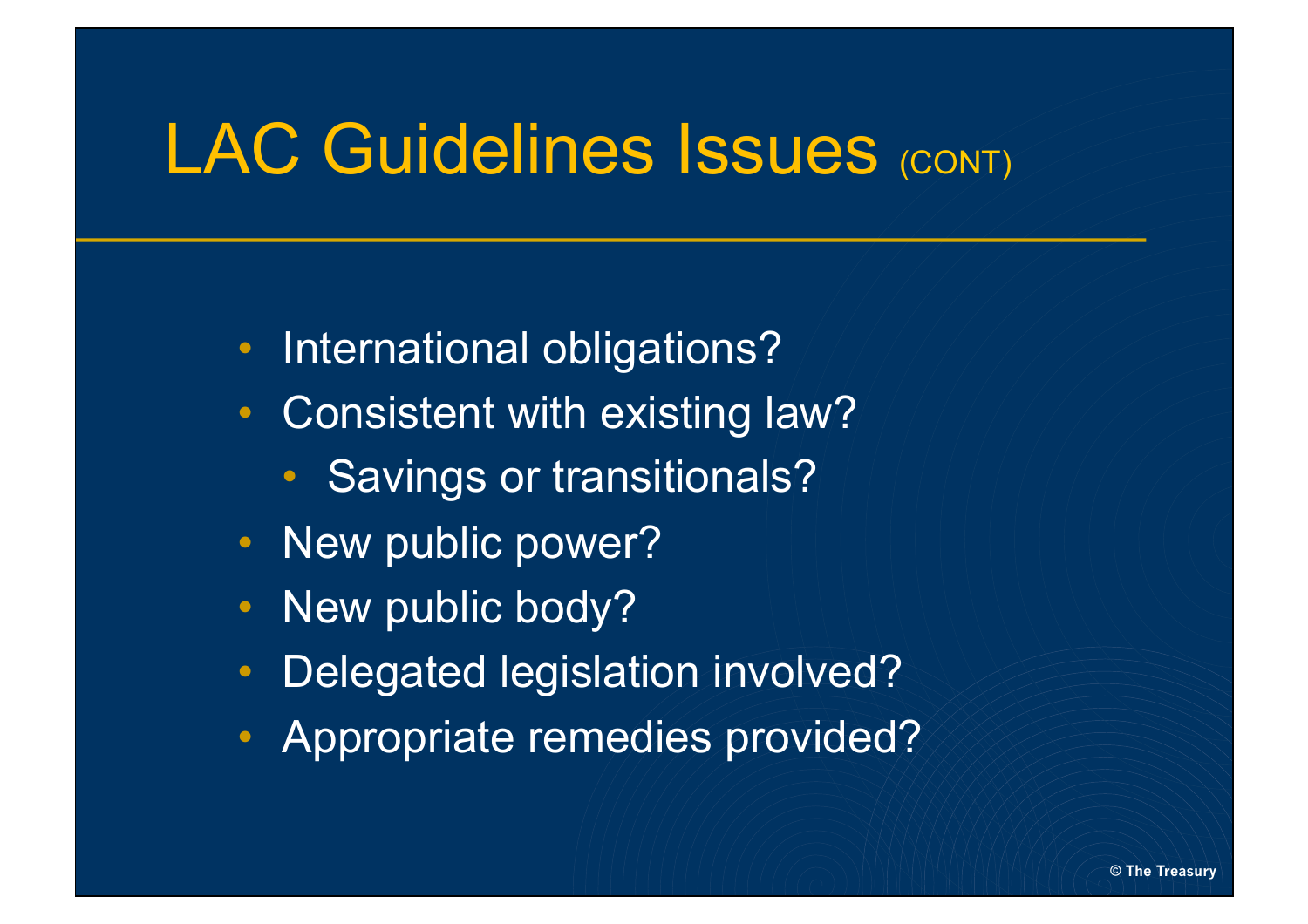#### LAC Guidelines Issues (Cont)

- Any new criminal offences?
- Appeal and review issues dealt with?
- New or changed powers of entry and search?
- Privacy interests affected?
- Any cross border issues?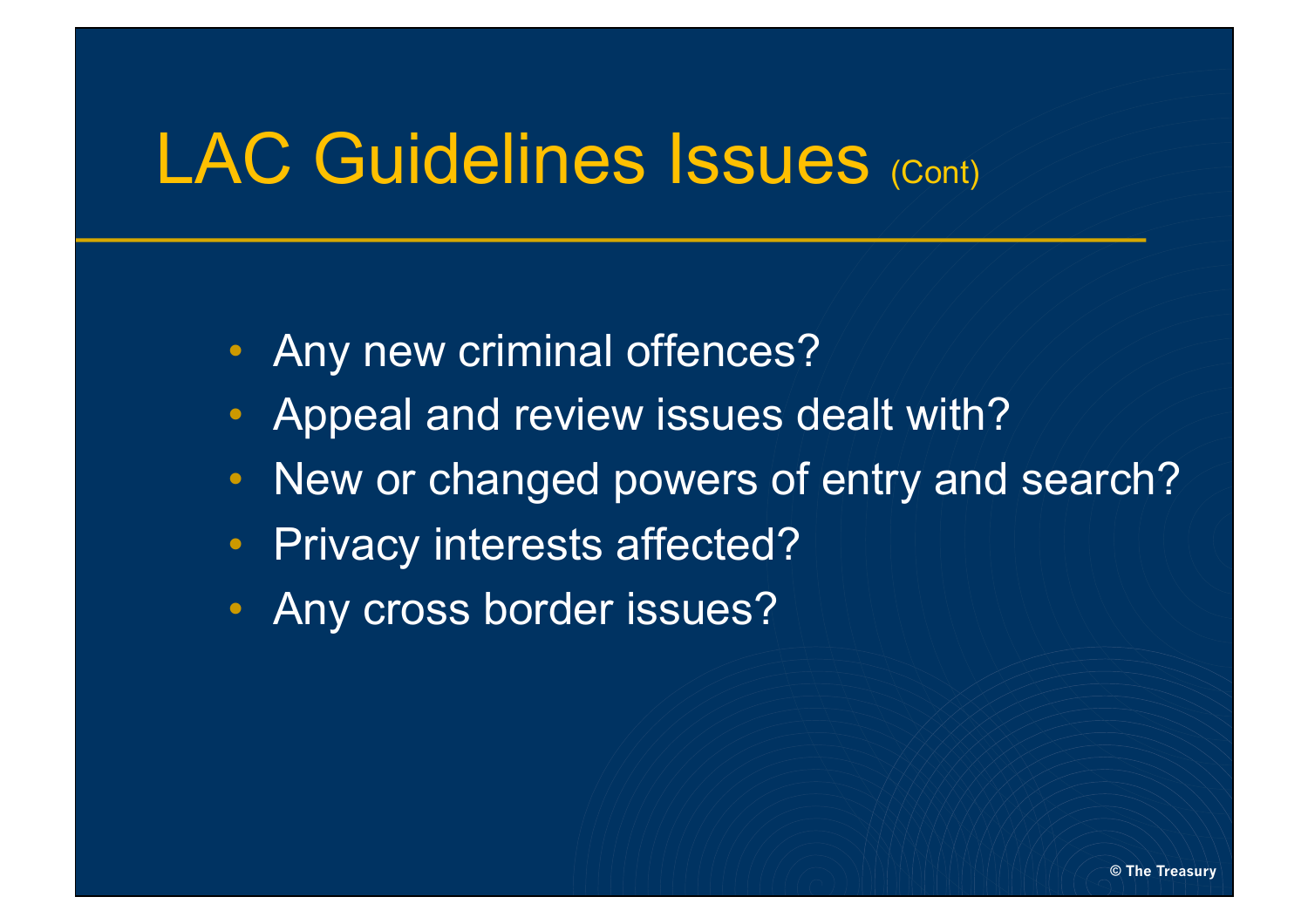### **Other Issues/Obligations**

- Attention to detail
- Drafting consistency
- Staying within "scope"
- Fiscal impact
- Government decides policy change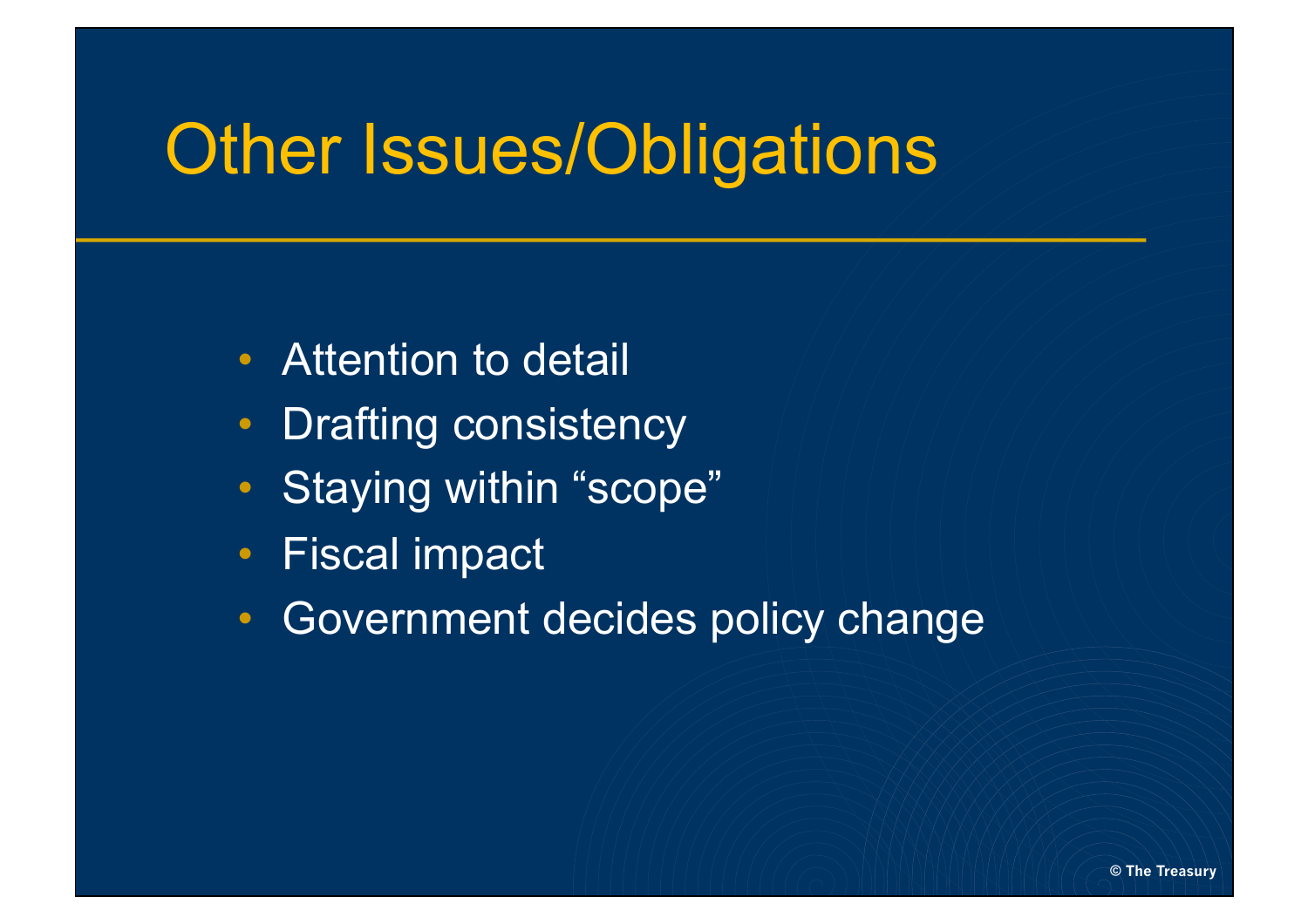## Select Committee Stage

- Initial briefing tactically important!
- Establish communication channel with Committee Clerk
- Plan submission summarising and analysis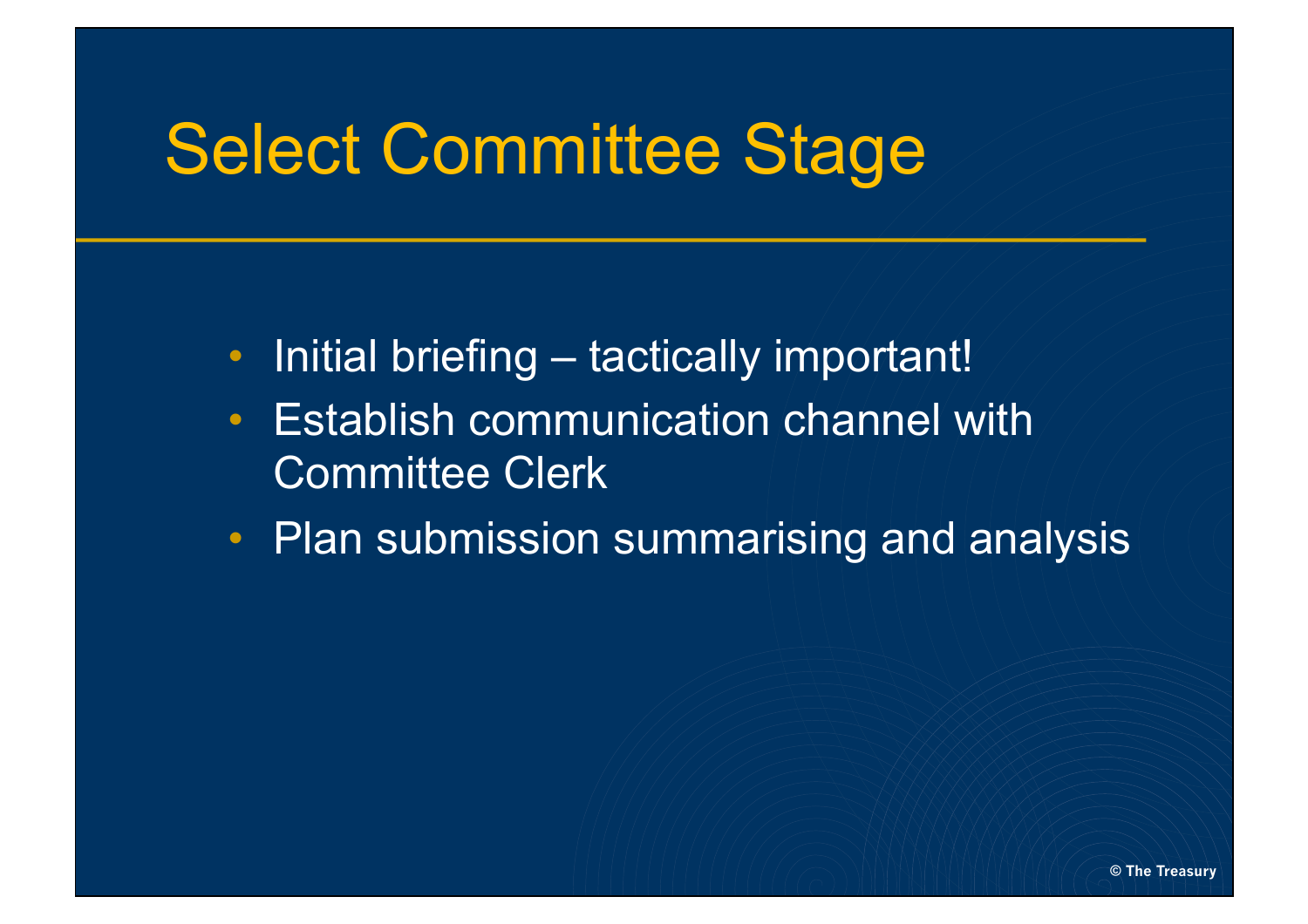## Select Committee Stage (CONT)

- Departmental Reporting
	- Plan structure and timing
	- Allow time for
		- Discussion with Minister
		- Cabinet decisions
	- Includes both recommendations arising from submissions and Departmental improvements
		- Oral and written!
		- No drafting
- QA Committee commentary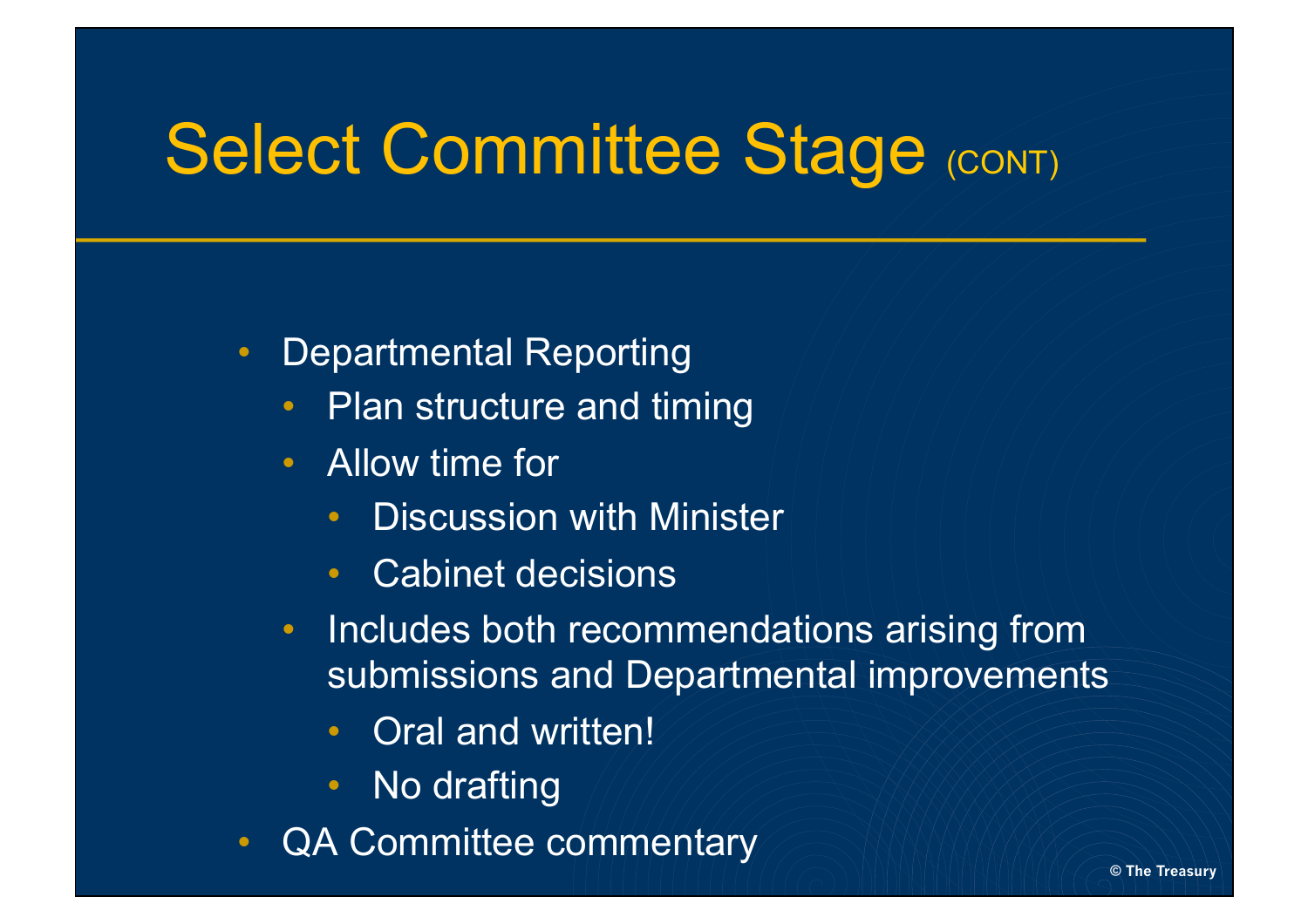### Committee Of The Whole

- Ensure Government SOPs comply with LAC **Guidelines**
- Help Minister understand the nature of amendments proposed
- Watch out for scope issues!
- Watch out for fiscal implications
- Workability and internal consistency